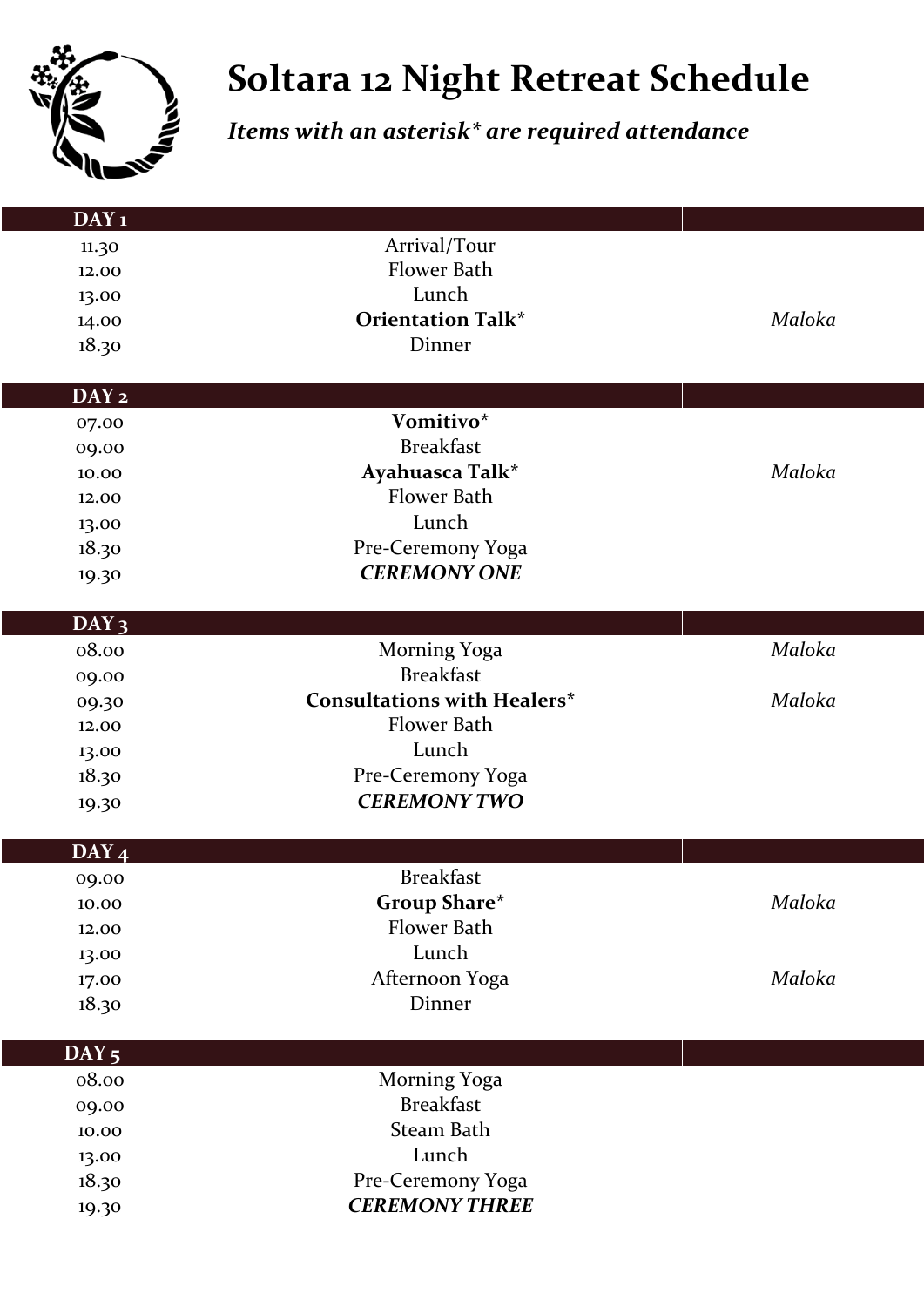| DAY 6          |                                    |        |
|----------------|------------------------------------|--------|
| 08.00          | Morning Yoga                       |        |
| 9.00           | <b>Breakfast</b>                   |        |
| 10.00          | Self Inquiry/Dyad Practice         |        |
| 12.00          | Flower Bath                        |        |
| 13.00          | Lunch                              |        |
| 18.30          | Pre-Ceremony Yoga                  |        |
| 19.30          | <b>CEREMONY FOUR</b>               |        |
|                |                                    |        |
| $DAY_7$        |                                    |        |
| 08.00          | Morning Yoga                       |        |
| 9.00           | <b>Breakfast</b>                   |        |
| 12.00          | Flower Bath                        |        |
| 13.00          | Lunch                              |        |
| 14.00          | <b>Integration Tools Talk*</b>     | Maloka |
| 18.30          | Pre-Ceremony Yoga                  |        |
| 19.30          | <b>CEREMONY FIVE</b>               |        |
|                |                                    |        |
| DAY 8          |                                    |        |
| 9.00           | <b>Breakfast</b>                   |        |
| 12.00          | Flower Bath                        |        |
| 13.00          | Lunch                              |        |
| 17.00          | Afternoon Yoga                     | Maloka |
| 18.30          | Dinner                             |        |
|                |                                    |        |
|                |                                    |        |
| DAY 9          |                                    |        |
| 08.00          | Morning Yoga                       |        |
| 9.00           | <b>Breakfast</b>                   |        |
| 10.00          | Integrations Tools Talk (optional) |        |
| 12.00          | Flower Bath                        |        |
| 13.00          | Lunch                              |        |
| 18.30          | Pre-Ceremony Yoga                  |        |
| 19.30          | <b>CEREMONY SIX</b>                |        |
|                |                                    |        |
| DAY 10         |                                    |        |
| 08.00          | Morning Yoga                       |        |
| 9.00           | <b>Breakfast</b>                   |        |
| 12.00          | Flower Bath                        |        |
| 13.00          | Lunch                              |        |
| 14.00          | Arkana/Post-Diet Talk*             |        |
| 18.30          | Pre-Ceremony Yoga                  |        |
| 19.30          | <b>CEREMONY SEVEN</b>              |        |
|                |                                    |        |
| <b>DAY</b> 11  |                                    |        |
| 09.00          | <b>Breakfast</b>                   |        |
| 11.00          | Shipibo Market & Group Photo       | Maloka |
| 12.00          | Lunch                              |        |
| 17.00<br>18.30 | Afternoon Yoga<br>Dinner           |        |